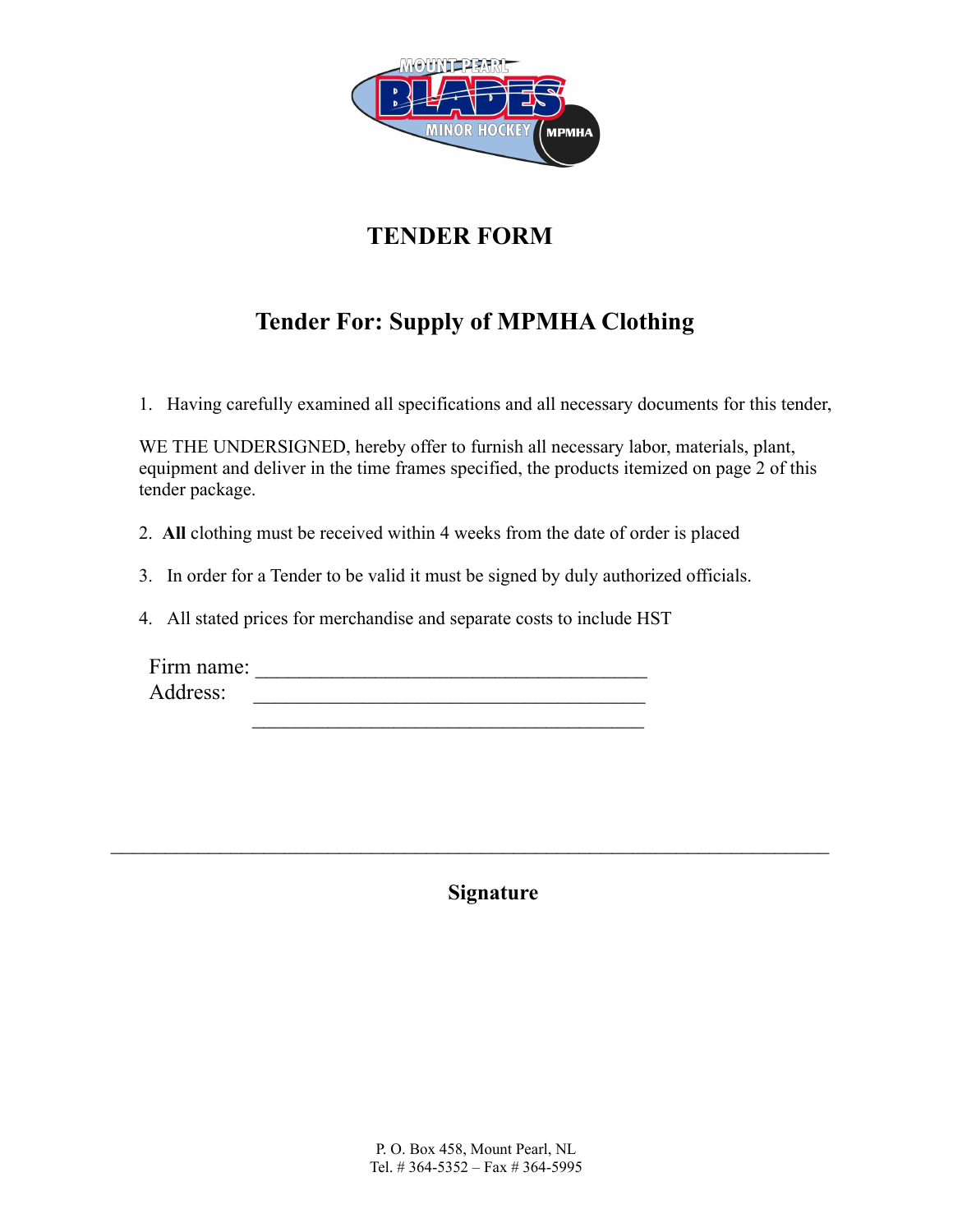

## **REQUIREMENTS**

| <b>Item</b>                                                     | Youth \$ | <b>Adult \$</b> |
|-----------------------------------------------------------------|----------|-----------------|
| <b>Fall Coat</b>                                                |          |                 |
| <b>Winter Coat</b>                                              |          |                 |
| <b>Puffer Coat</b>                                              |          |                 |
| Gildan T-Shirts (screen printing on left<br>chest/right sleeve) |          |                 |
| Hoodie (various styles)                                         |          |                 |
| <b>Polo Shirt</b>                                               |          |                 |
| <b>Shorts with pockets</b>                                      |          |                 |
| 3/4 Sleeve Baseball Tee                                         |          |                 |
| Toque (Royal Blue & White)                                      |          |                 |
| <b>Track Suit</b>                                               |          |                 |
| <b>Flip Flops</b>                                               |          |                 |
| Baseball Hat (fitted & snap back)                               |          |                 |
| <b>Winter Scarf</b>                                             |          |                 |
| <b>Mittens</b>                                                  |          |                 |
| <b>Skate Mat</b>                                                |          |                 |
| <b>Bucket Hat</b>                                               |          |                 |
| <b>Base Layer</b>                                               |          |                 |
| <b>Hawaiian Shirt</b>                                           |          |                 |
| Separate costs (excluded from pricing<br>provided above)        |          |                 |
| Embroidered logo cost per item                                  |          |                 |
| Numbering - per digit cost                                      |          |                 |
| Lettering - per letter cost                                     |          |                 |